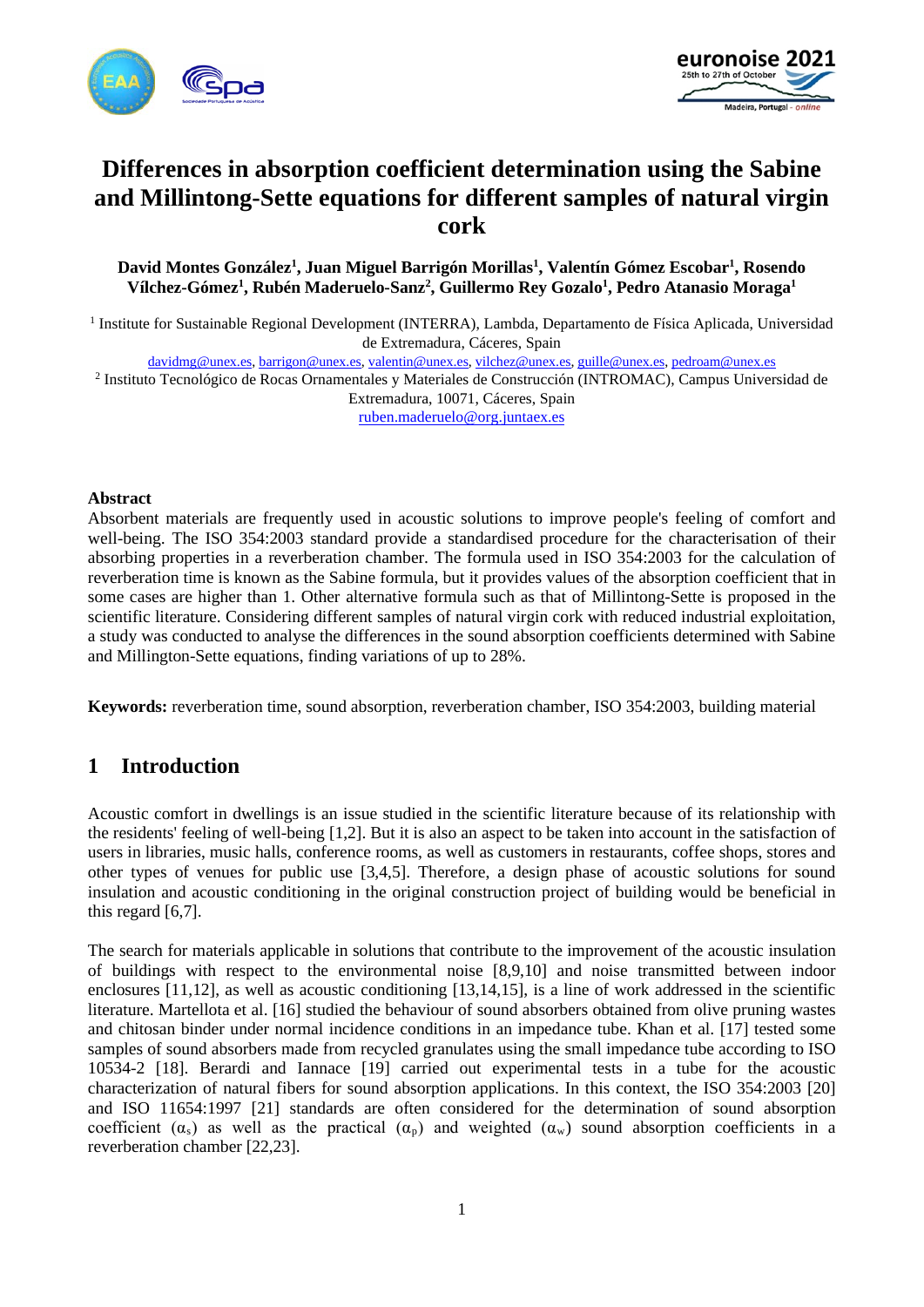

The ISO 354:2003 standard [20] proposes the use of the Sabine equation to calculate the equivalent sound absorption area  $(A_T)$ , a parameter from which the absorption coefficient can be calculated. The comparison of materials using the Sabine equation according to ISO 354:2003 standard [20] is perfectly possible and accepted in the scientific literature [22,23]. However, values of this coefficient higher than 1 may result in some special cases with the Sabine equation [24,25,26,27]. If the absorption coefficient of a material is understood as the ratio between the absorbed and incident energy, this fact raises an interesting question from a physical point of view and discussed by researchers concerning the specific case of concert hall audience and chair absorption [27,28,29]. Based on the results of experimental tests, Eyring, C [30] indicated that the failure of Sabine's formula occurs when the average absorption coefficient of a room is quite high (above 0.5). More recently, Beranek, L. [27] pointed out that Sabine absorption coefficients must be able to take all values from zero to infinity and that the concept that a Sabine coefficient of 1.0 is equivalent to complete sound absorption by a surface is false. This study also showed some differences between the values for the absorption coefficient calculated from the Sabine and Eyring equations in different halls. The values derived from the Sabine equation were higher and the difference between them was greater as the value of the absorption coefficient increased.

Taking into consideration this scientific discussion of the Sabine equation and given that it is used in the ISO 354:2003 standard [20], its application in engineering consultancy may become a problem in some cases. In this context, it seems interesting to compare the results of alternative formulas for the calculation of the absorption coefficient. This manuscript presents a comparison between the results obtained using the Sabine equation and that proposed by Millington-Sette [29,31,32] in the calculation of the sound absorption coefficient ( $\alpha_s$ ), the practical ( $\alpha_p$ ) and weighted ( $\alpha_w$ ) sound absorption coefficients with random sound incidence in a standardised reverberation chamber for some samples of natural virgin cork.

# **2 Methodology**

In this paper, experimental investigations with different samples of virgin natural cork were performed in a normalised reverberation chamber to determine their sound absorption coefficient  $(\alpha_s)$  as well as the practical  $(\alpha_p)$  and weighted  $(\alpha_w)$  sound absorption coefficients with random sound incidence according to the guidelines of ISO 354:2003 [20] and ISO 11654:1997 [21]. Figure 1 shows two small pieces of natural virgin cork with the outer bark facing upwards (Fig. 1a) and downwards (Fig. 1b) from which the samples studied were made.

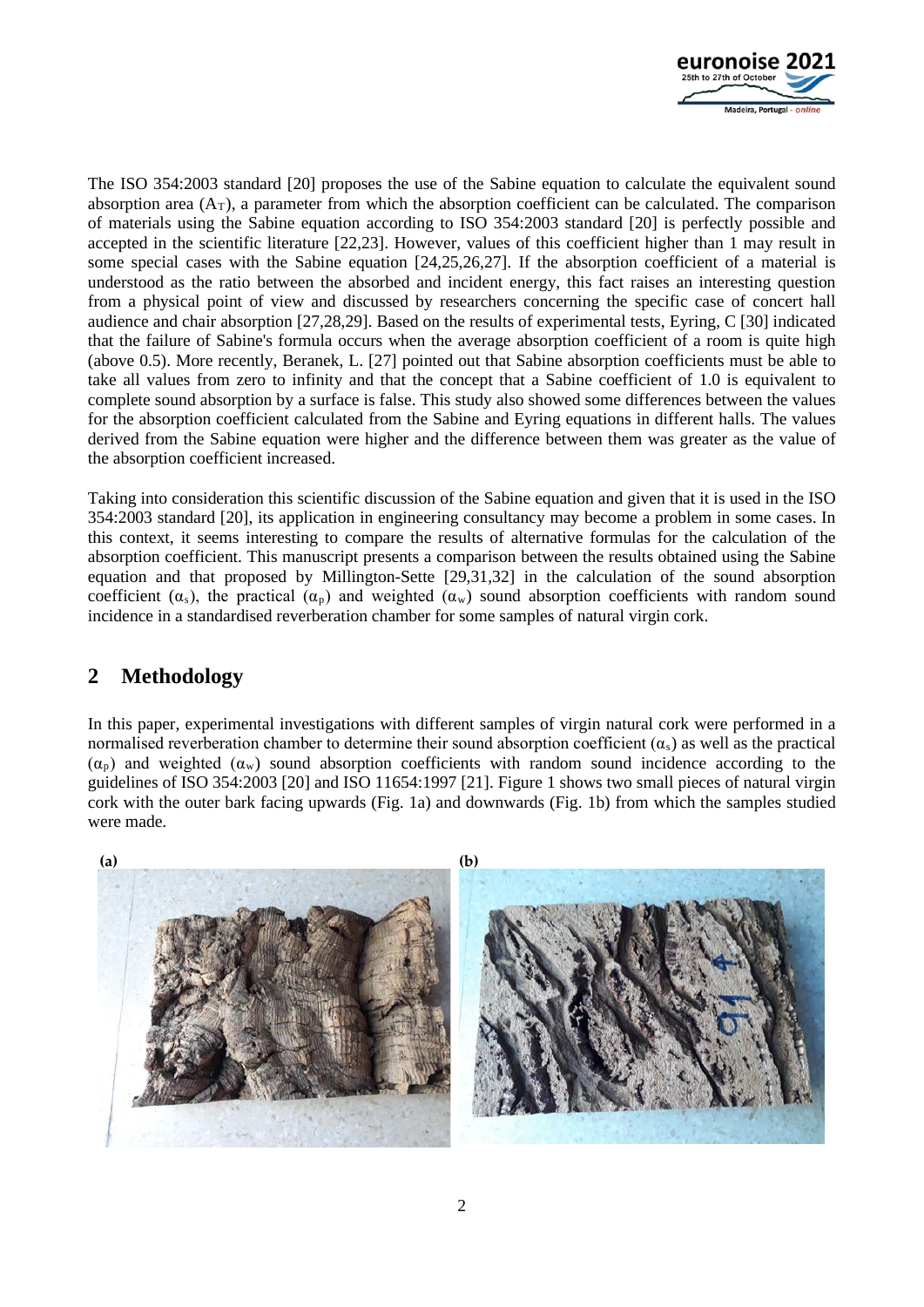

Figure 1 – Small pieces of virgin cork where outer bark faces: (a) upwards; (b) downwards

Since the analysis presented in this paper is based on the results obtained from a previous publication [23], in which all the details of the methodology such as the cork sample collection and treatment, the testing methodology, the samples analysed and the calculation method are described, a brief description of the methodology is included.

For the reverberation time (RT) measurements, the interrupted noise signal method with pink noise was employed and 12 source-microphone combinations were considered. The reverberation time was obtained in the third octave bands between 100 Hz and 5 kHz.

Three samples of natural virgin cork were designed for the tests and placed on the floor of the reverberation chamber according to the indications of the type A mounting of annex B of the ISO 354:2003 standard [20]. Table 1 describes the main characteristics of samples S1, S2 and S3. In the case of samples S1 and S2, they had an area of  $10.2$  m<sup>2</sup> and an average thickness of 6 cm. In sample S1, the outer bark of the cork was facing upwards, while in S2 it faced downwards. Sample S3 was a decorative absorbent panel proposed as a final product. While the edges of S1 and S2 were covered with an acoustically reflective frame following the indications of the ISO 354 standard, in S3 they were not covered because the standard indicates that this should be the case for those samples that are commonly exposed in a real application.

| <b>Sample</b>  | <b>Description</b>                              | Area $(m^2)$ | Average thickness (cm) |
|----------------|-------------------------------------------------|--------------|------------------------|
| S1             | Outer bark facing upwards                       | 10.2         |                        |
| S <sub>2</sub> | Outer bark facing downwards                     | 10.2         | n                      |
| S <sub>3</sub> | Decorative absorbent panel<br>made of S1 and S2 | 10.1         |                        |

#### **Table 1**. Characteristics of the virgin cork samples S1, S2 and S3

Concerning the calculation method for the absorption coefficients, the sound absorption coefficient  $(\alpha_s)$  was first determined for each of the three samples of natural virgin cork by means of Equation 1, where  $A_T$  is the equivalent sound absorption area and S is the area of the test sample. The specifications of ISO 354:2003 [20] standard were followed to this end. The practical  $(\alpha_p)$  and weighted  $(\alpha_w)$  sound absorption coefficients of each sample was then calculated in accordance with the procedure of ISO 11654 [21].

$$
\alpha_s = A \, \text{T} \, / \, S \tag{1}
$$

The formula used in ISO 354:2003 [20] for the calculation of reverberation time is known as the Sabine formula (Equation 2). Although the use of this equation is widely accepted for comparing materials, given the discrepancies about the values obtained for the absorption coefficient in some cases [24,25,26,27], a wide discussion was raised in the scientific literature [27,28,29,30] and other alternative formula for the calculation of reverberation time such as that of Millintong-Sette (Equation 3) was proposed [29,31,32].

$$
RT_{\text{Sabine}} = \frac{\text{0.162-V}}{\text{s} \cdot \text{s} \cdot \text{m}} \text{ or } RT_{\text{Sabine}} = \frac{\text{0.162-V}}{\sum \text{s} \cdot \text{s} \cdot \text{s} \cdot \text{s}} \tag{2}
$$

$$
RT_{\text{Millington}-\text{Sette}} = \frac{\mathbf{0.162} \cdot V}{\sum s_i \cdot [-\ln(1 - \alpha_i)]} \tag{3}
$$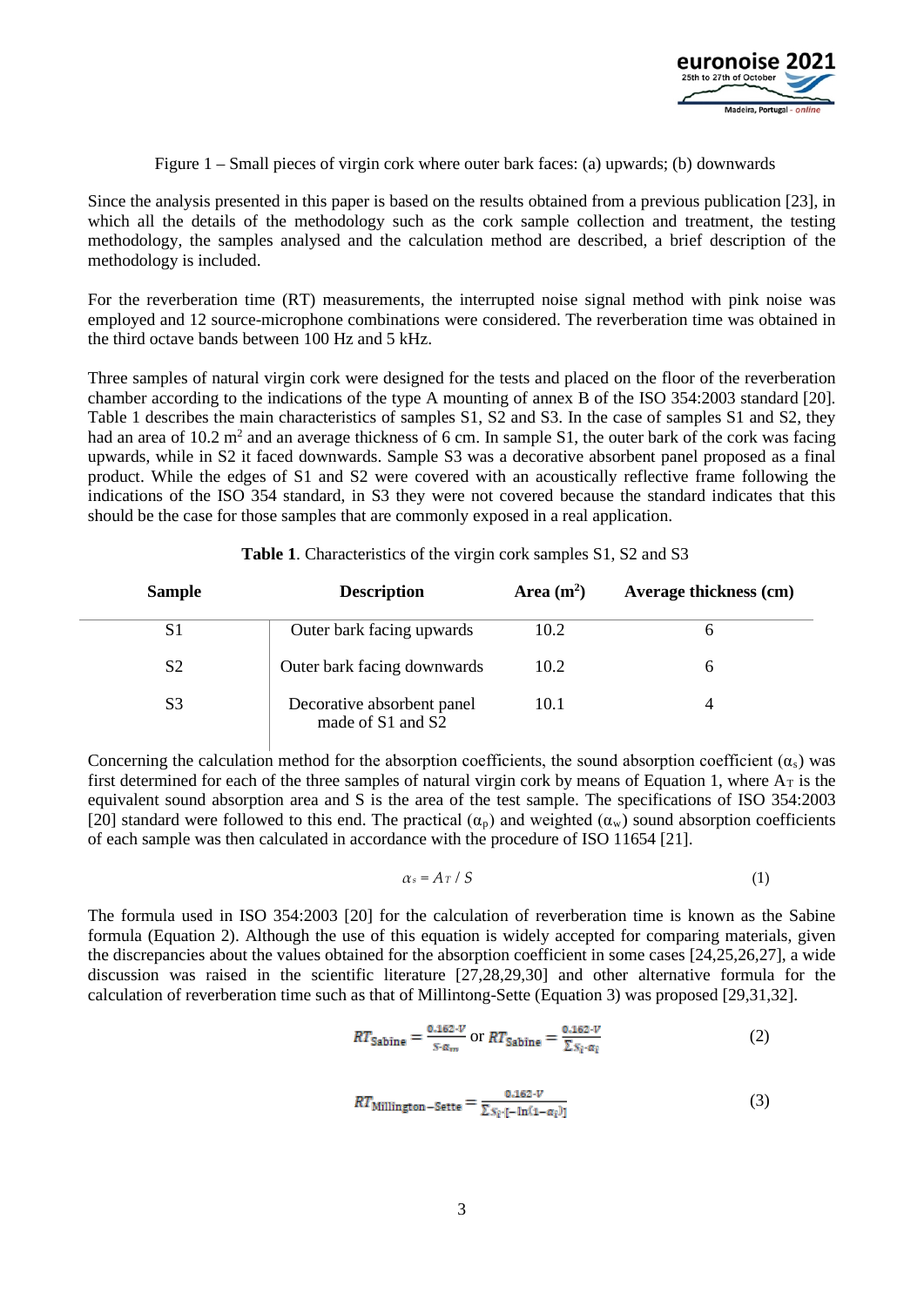

### **3 Results and discussion**

In this section, a comparison is made between the results obtained using the Sabine equation (Equation 2) indicated in ISO 354:2003 and that proposed by Millington-Sette (Equation 3) in the calculation of the sound absorption coefficient ( $\alpha_s$ ), together with the practical ( $\alpha_p$ ) and weighted ( $\alpha_w$ ) sound absorption coefficients with random sound incidence in a standardised reverberation chamber for samples S1, S2 and S3 of natural virgin cork. Figure 2 shows the values of the difference between the coefficients  $\alpha_s$  (Figure 2a) and  $\alpha_p$ (Figure 2b) calculated using the Sabine (Equation 2) and Millintong-Sette (Equation 3) equations. If the values of the absorption coefficients of the three samples are observed in [23] (they were not greater than 1 in any case), a relationship between the magnitude of  $\Delta \alpha_s$  and  $\Delta \alpha_p$  and the value of the corresponding absorption coefficient can be found. That is, the difference between the absorption coefficients calculated with the Sabine (Equation 2) and Millington-Sette (Equation 3) equations increases as the value of the absorption coefficient increases. The maximum  $\Delta \alpha_s$  value obtained for samples S1, S2 and S3 is 0.19 for an  $\alpha_s$  SABINE value of 0.68, which represents a variation of up to 28% with respect to the calculated  $\alpha_s$  SABINE value. Similar results were found for  $\alpha_p$ . These values of  $\Delta \alpha_s$  and  $\Delta \alpha_p$  implied a slight variation of 0.05 in the  $\alpha_w$  coefficient of the tested samples, which did not translate into a variation in the sound absorption classification in accordance with the ISO 11654:1997 standard (Table 2).



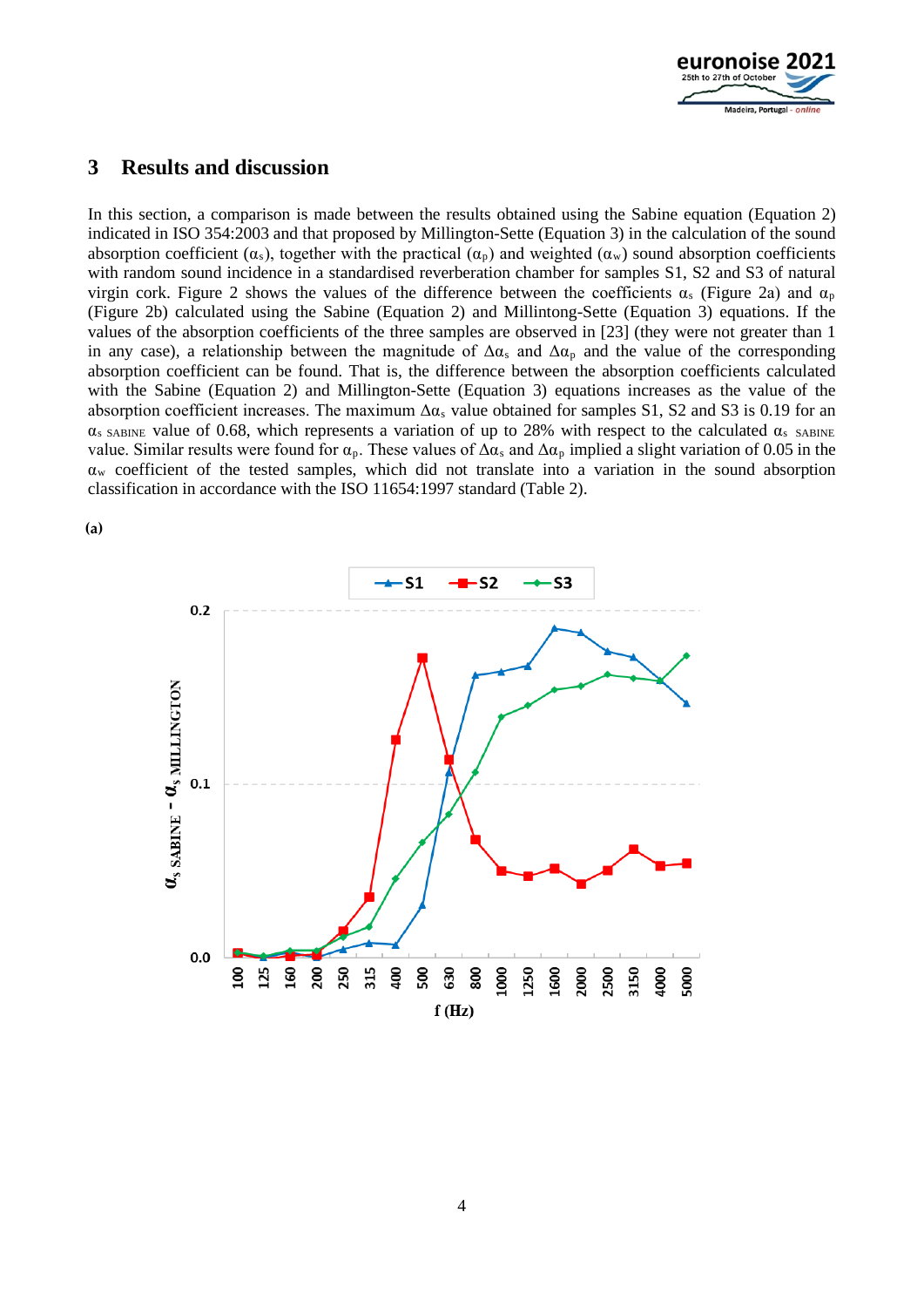



**(b)** 

Figure 2 – Differences between Sabine and Millington-Sette sound absorption coefficients for samples S1, S2 and S3: (a) *α*s; (b) *α*<sup>p</sup>

| Table 2. Sabine and Millington-Sette weighted sound absorption coefficients and sound absorption |  |
|--------------------------------------------------------------------------------------------------|--|
| classification for samples S1, S2 and S3.                                                        |  |

| <b>Sample</b>  | $\alpha_w$ sabine | $\alpha_{w \text{ MILL}}$ | <b>Sound absorption</b><br>classification (SABINE - MILL.) |
|----------------|-------------------|---------------------------|------------------------------------------------------------|
| S1             | 0.35              | 0.30                      | $D - D$                                                    |
| S <sub>2</sub> | 0.35              | 0.30                      | $D - D$                                                    |
| S <sub>3</sub> | 0.40              | 0.35                      | $D - D$                                                    |

Since a proportional relationship was found for  $\Delta \alpha_s$  and  $\Delta \alpha_p$  with respect to the value of  $\alpha_s$  SABINE for the samples of virgin cork studied in the reverberation chamber, higher values of  $\Delta\alpha_s$  and  $\Delta\alpha_p$  could be found in materials with higher  $\alpha_s$  SABINE, as is the case of sheep wool and PET [13,22]. Some researchers compared Sabine's absorption coefficient with others such as Eyring's proposal [30]. Beranek, L. [27] found a ratio of Eyring to Sabine coefficients of about 0.85 in concert halls and lower than 0.5 in rooms with short reverberation times. This indicates that the characteristics of the room may influence the results. It would therefore seem interesting to extend research in this direction to find out whether this is transferable to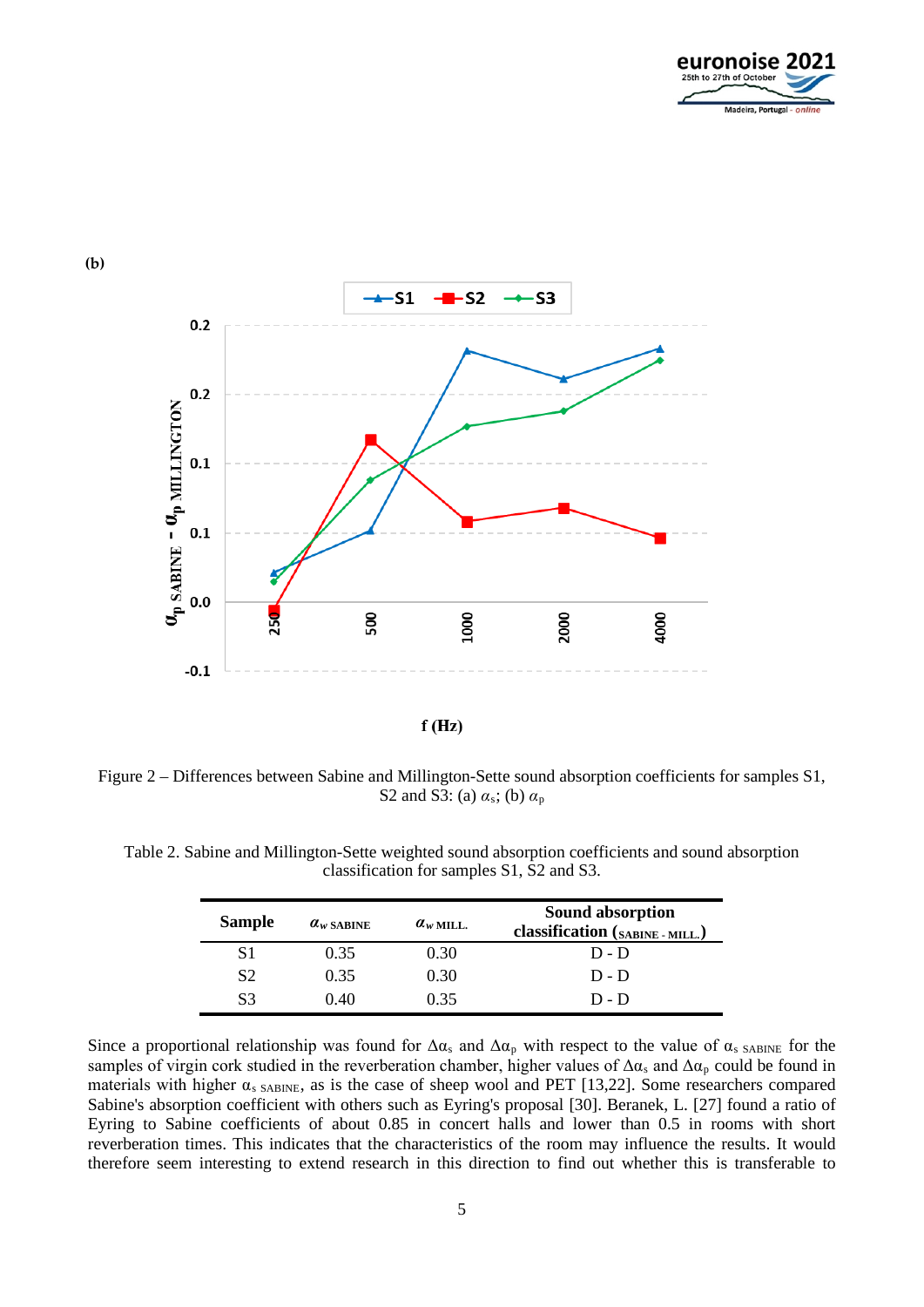

experimental tests in different standardised reverberation chambers. But Beranek, L. also found that the values for the absorption coefficient from the Sabine equation were greater than those from Eyring equation and the difference between them increased as the value of the absorption coefficient rose. Therefore, taking into account the difference in the results of the sound absorption coefficient with the Sabine and alternative equations, it might be interesting to consider the possibility of using these other equations in engineering consultancy applications.

## **4 Conclusions**

This paper presents a comparison between the results obtained using the Sabine and Millington-Sette equation in the calculation of the sound absorption coefficient  $(\alpha_s)$ , the practical  $(\alpha_p)$  and weighted  $(\alpha_w)$ sound absorption coefficients with random sound incidence in a standardised reverberation chamber for some samples of natural virgin cork.

A variation of up to 28% in the coefficient αs was found in the calculation with the Sabine and Millington-Sette equations, with similar values for  $\alpha_p$ . These variations ( $\Delta \alpha_s$  and  $\Delta \alpha_p$ ) showed a relationship with the value of the corresponding absorption coefficient. That means that the difference between the absorption coefficients calculated with the Sabine and Millington-Sette equations increases as the value of the absorption coefficient increases. Only a slight variation of 0.05 in the  $\alpha_w$  coefficient of the samples was found, which did not translate into a variation in the sound absorption classification indicated in the ISO 11654 standard.

Considering the difference in the results derived from the Sabine and alternative equations, an interesting discussion could be raised on the question of using these other equations in engineering consultancy applications.

### **Acknowledgements**

This project was co-financed by European Regional Development Fund (ERDF) and Consejería de Economía, Ciencia y Agenda Digital of Junta de Extremadura (GR18107 and IB18050). This work was also supported by Consejería de Economía, Ciencia y Agenda Digital of Junta de Extremadura, European Union and European Social Fund (ESF) through grants for the strengthening of R&D&I through the mobility of postdoctoral researchers (PO17014) and by Consejería de Economía, Ciencia y Agenda Digital of Junta de Extremadura through grants for attracting and returning research talent to R&D&I centres belonging to the Extremadura Science, Technology and Innovation System (TA18019), where University of Extremadura was the beneficiary entity in both cases.



Consejería de Economia, Ciencia y Agenda Digital

Fondo Social Europeo Una manera de hacer Europa

Fondo Europeo de Desarrollo Regional Una manera de hacer Europa



Unión Europea

# **References**

[1] Vardaxis, N.-G., Bard, D., Persson Waye, K. Review of acoustic comfort evaluation in dwellings part I: Associations of acoustic field data to subjective responses from building surveys. *Building Acoustics* 25, 2018, 151–170.<https://doi.org/10.1177/1351010X18762687>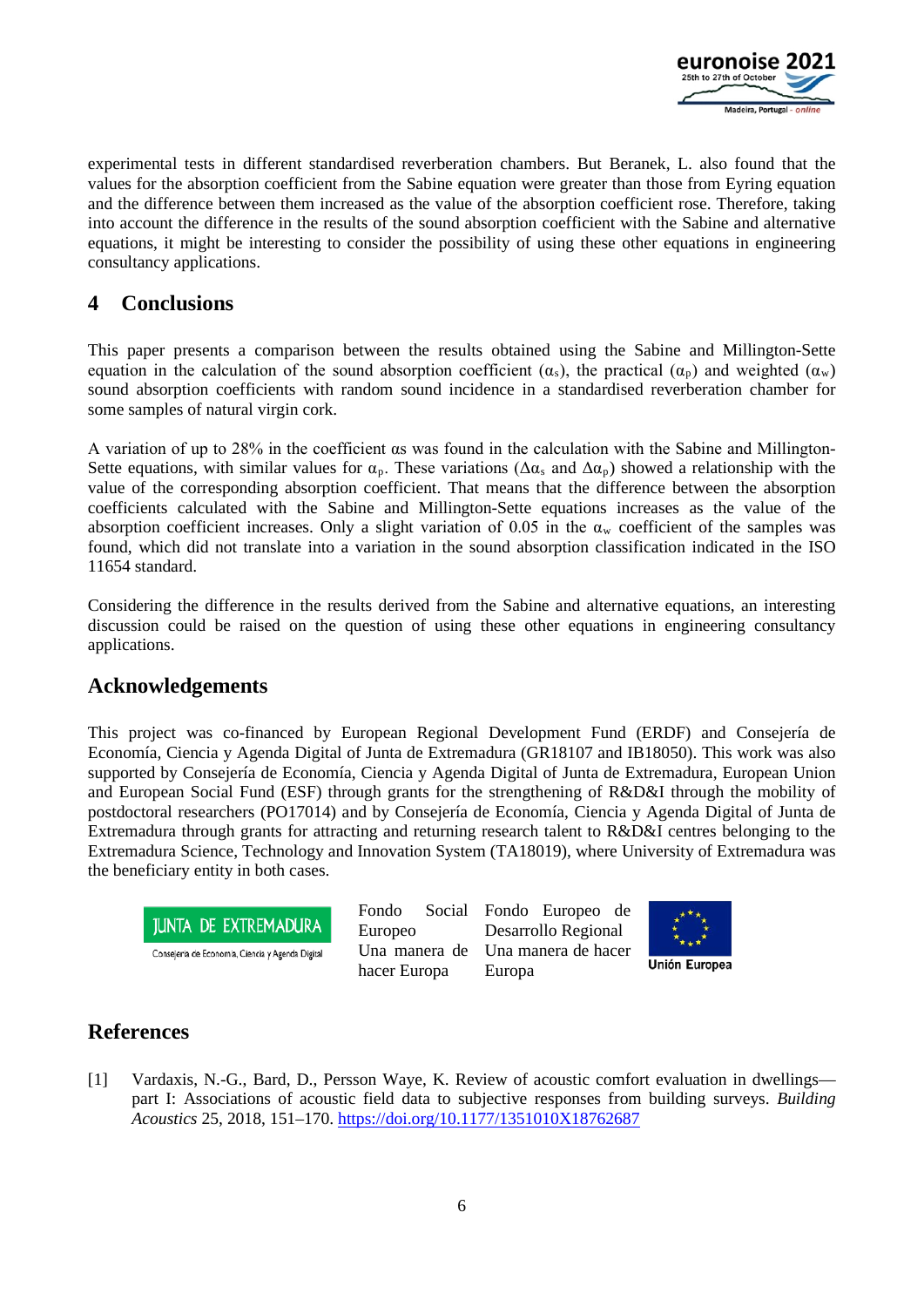

- [2] Vardaxis, N.-G., Bard, D. Review of acoustic comfort evaluation in dwellings: part II—impact sound data associated with subjective responses in laboratory tests. *Building Acoustics* 25, 2018, 171–192. <https://doi.org/10.1177/1351010X18772026>
- [3] Gómez Escobar, V., Barrigón Morillas, J.M. Analysis of intelligibility and reverberation time recommendations in educational rooms. *Applied Acoustics* 96, 2015, 1–10. <https://doi.org/10.1016/j.apacoust.2015.03.001>
- [4] Luzzi, S., Busa, L., Bartalucci, C., Pulella, P. The design of acoustic and global comfort in restaurants: The case study of fratelli briganti´s restaurant. *Akustika* 39, 2021, 121–125. <https://doi.org/10.36336/akustika202139119>
- [5] D'Orazio, D., Montoschi, F., Garai, M. Acoustic comfort in highly attended museums: A dynamical model. *Building and Environment* 183, 2020, 107176.<https://doi.org/10.1016/j.buildenv.2020.107176>
- [6] Laurìa A, Secchi S, Vessella L. Acoustic Comfort as a Salutogenic Resource in Learning Environments—A Proposal for the Design of a System to Improve the Acoustic Quality of Classrooms. *Sustainability* 12(22), 2020, 9733.<https://doi.org/10.3390/su12229733>
- [7] Tsirigoti D, Giarma C, Tsikaloudaki K. Indoor Acoustic Comfort Provided by an Innovative Preconstructed Wall Module: Sound Insulation Performance Analysis. *Sustainability*, 12(20), 2020, 8666.<https://doi.org/10.3390/su12208666>
- [8] Montes González, D., Barrigón Morillas, J.M., Rey Gozalo, G., Godinho, L. Effect of parking lanes on assessing the impact of road traffic noise on building façades. *Environmental Research* 184, 2020, 109299.<https://doi.org/10.1016/j.envres.2020.109299>
- [9] Montes González, D., Barrigón Morillas, J.M., Rey Gozalo, G., Godinho, L. Evaluation of exposure to road traffic noise: Effects of microphone height and urban configuration. *Environmental Research* 191, 2020, 110055.<https://doi.org/10.1016/j.envres.2020.110055>
- [10] Montes González, D., Barrigón Morillas, J.M., Rey Gozalo, G., Atanasio Moraga, P. Microphone position and noise exposure assessment of building façades. *Applied Acoustics* 160, 2020, 107157. <https://doi.org/10.1016/j.apacoust.2019.107157>
- [11] Schiavi, A. Improvement of impact sound insulation: A constitutive model for floating floors. Applied Acoustics 129, 2018, 64–71.<https://doi.org/10.1016/j.apacoust.2017.07.013>
- [12] Alonso, A., Patricio, J., Suárez, R., Escandón, R. Acoustical retrofit of existing residential buildings: Requirements and recommendations for sound insulation between dwellings in Europe and other countries worldwide. *Building and Environment* 174, 2020, 106771. <https://doi.org/10.1016/j.buildenv.2020.106771>
- [13] Del Rey R, Uris A, Alba J, Candelas P. Characterization of Sheep Wool as a Sustainable Material for Acoustic Applications. Materials 10(11), 2017, 1277. https://doi.org/10.3390/ma10111277
- [14] Morillas, J.M.B., Maderuelo-Sanz, R., Atanasio-Moraga, P., Escobar, V.G., Vílchez-Gómez, R., Gozalo, G.R., González, D.M. Virgin cork, a possible environmentally friendly by-product of the cork with acoustic properties for its use inside dwellings? *Wood Research* 65, 2021, 1025–1030. <https://doi.org/10.37763/WR.1336-4561/65.6.10251030>
- [15] Gómez Escobar V, Rey Gozalo G, Pérez CJ. Variability and Performance Study of the Sound Absorption of Used Cigarette Butts. Materials 12(16), 2019, 2584. <https://doi.org/10.3390/ma12162584>
- [16] Martellotta, F., Cannavale, A., Matteis, V.D., Ayr, U. Sustainable sound absorbers obtained from olive pruning wastes and chitosan binder. *Applied Acoustics* 141, 2018, 71–78. <https://doi.org/10.1016/j.apacoust.2018.06.022>